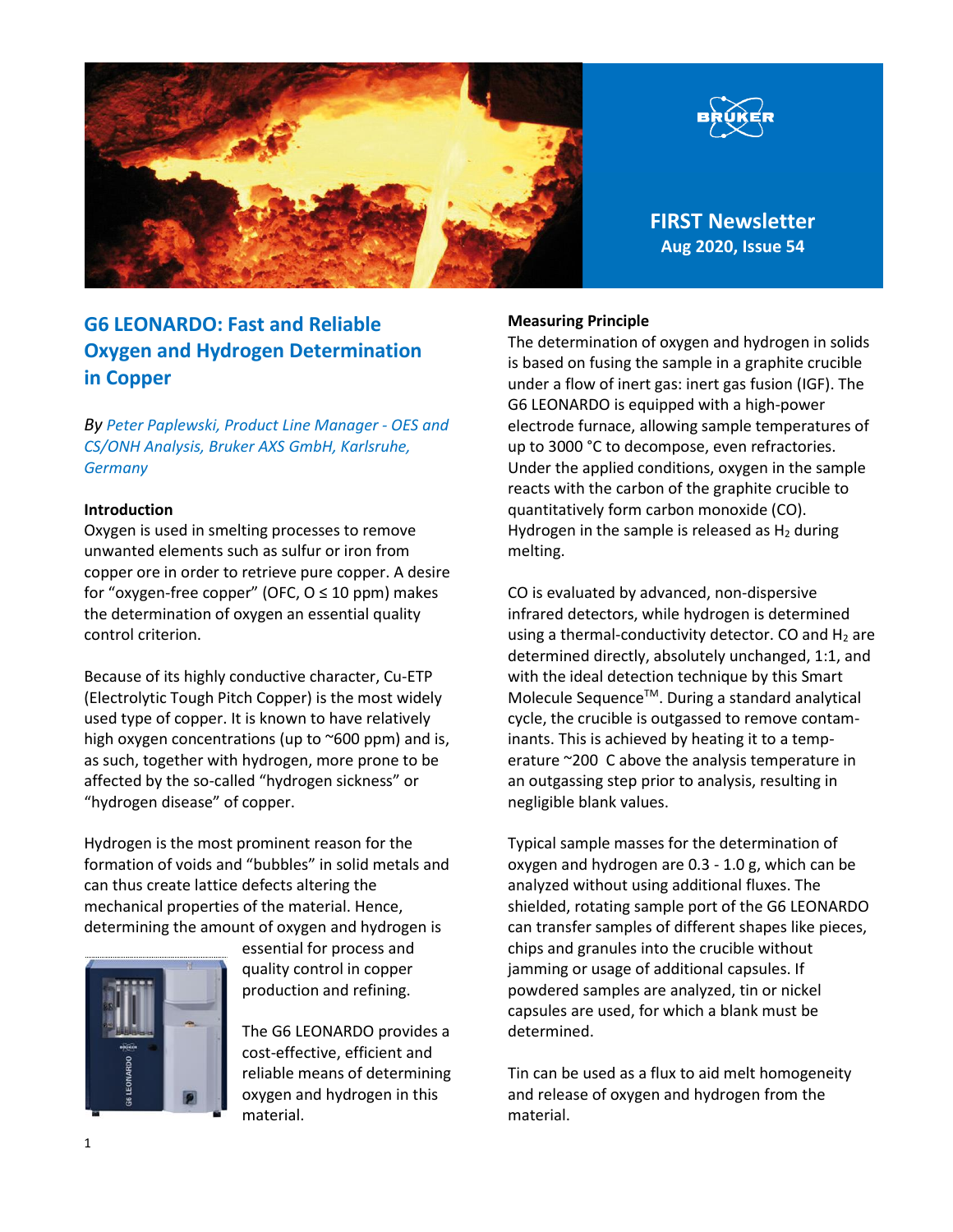

#### **FusionControl – Temperature Matters**

The temperature applied to the sample is monitored by an integrated pyrometer (FusionControl) to prevent overheating and formation of undesirable byproducts. Virtual modes like the "power by temperature" mode ensure stable conditions throughout the analysis.

## **Sample Preparation**

If not present in a suitable form, samples can be produced in pin or piece form by punching or cutting. Particularly for oxygen determination, existing surface alteration must be removed by etching, first with concentrated HCl for 3 min., and then with an acid mixture for 1 min:

acetic acid (99%), nitric acid (65%) and phosphoric acid (85%), each in equal volumes

followed by rinsing with distilled water and acetone, three times each.

If the sample was freshly produced, a rinse in acetone and subsequent drying with warm air is sufficient.

Please refer to ASTM E 2575 for a detailed description of the standard practice for sampling and sample preparation of copper and copper alloys.

#### **Method Parameters**

The FUSION.ELEMENTS software introduces virtual control modes for the electrode furnace. This allows direct input of the temperature, although the control mode is power or current.

- Furnace Control: Power (virtual by temperature)
- Outgassing: 1800 °C, 45 s
- Analysis Delay: 1600 °C, 10 s
- Analysis: 1600 °C, isothermal
- Analysis Time:  $100-120$  s (N<sub>2</sub> carrier gas)

The resulting curve of temperature vs. time is graphically visualized in the FUSION.ELEMENTS software.



*Fig. 1: Electrode furnace programming for OH in copper in FUSION.ELEMENTS. Red: outgassing and delay; blue: analysis time.*

## **Calibration**

The calibration of the analyzer is performed using NIST, EZRM or other suitable reference materials. Because of oxygen surface alteration, suitable calibration standards for oxygen are available in pin or ball form and often coated with gold (balls) or tin (pins). There are no certified reference materials (CRM) available for hydrogen in copper. However, for this purpose, steel standards can be used.

## **Procedure**

#### **I. Determination of the blank value**

From the Calibration Wizard, run a minimum of 3 replicates of the blank value by placing a graphite crucible onto the lower electrode tip and analyze.

To establish a blank for the analysis of powdered samples using capsules, place a capsule (leave capsule open) into the sample port of the analyzer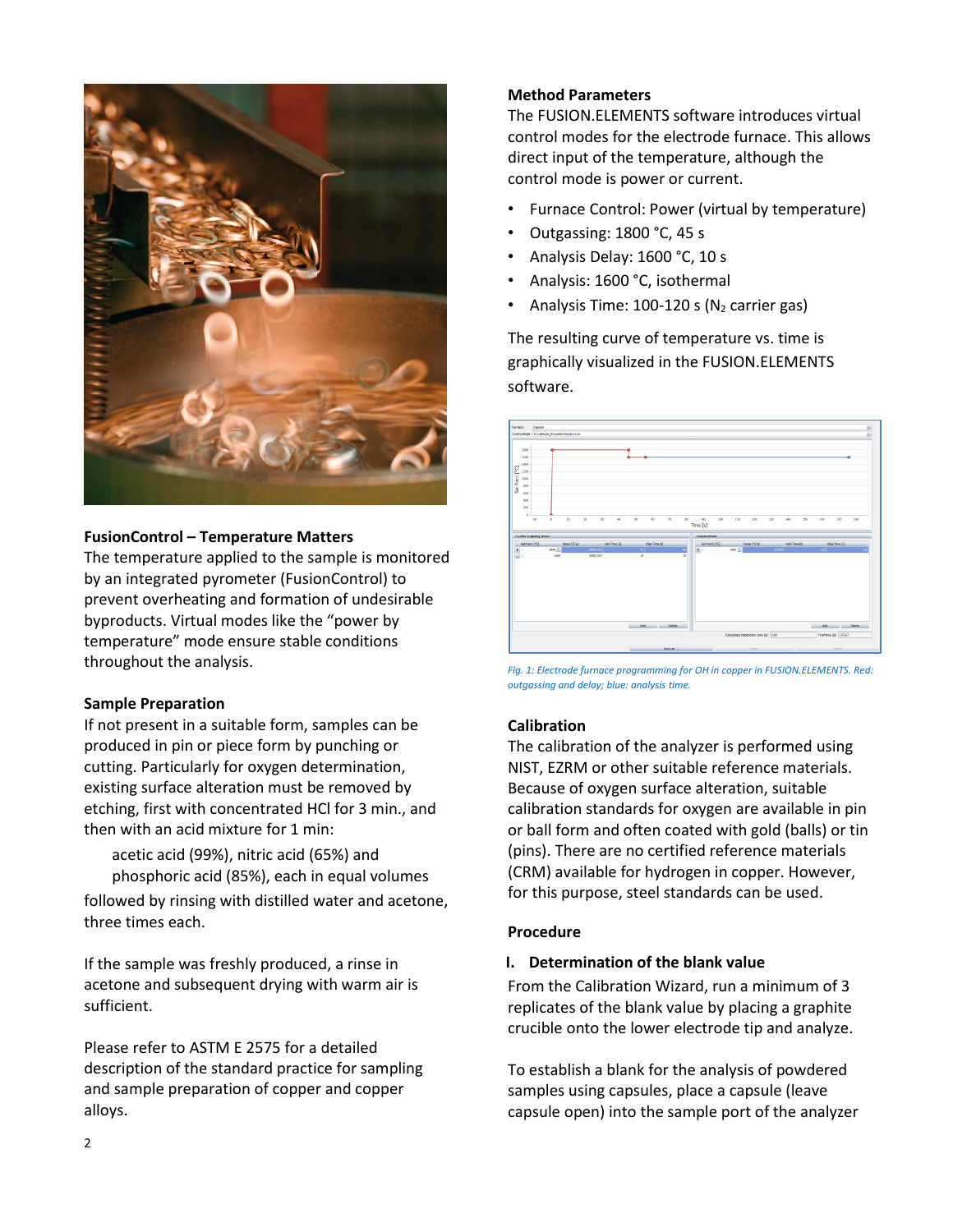before analyzing. Clean the upper and lower electrode between the replicates.

#### **II. Measuring reference materials**

- 1. In the calibration wizard, choose the appropriate method. Select CRMs for calibration from the list of standards. If not present, add them with designation, certified concentration and certified error.
- 2. Weigh ~1.0 g of a reference material, enter its exact mass in the software, and place the sample into the sample funnel.
- 3. Clean the upper and lower electrode, place a graphite crucible on the tip of the lower electrode and analyze.
- 4. Repeat steps 2 and 3 a minimum of three times for each reference material used.

Calibrate the method with the blank values recorded under I. and the results obtained with reference materials under II. (For more details refer to the user manual).

## **III. Sample measurement**

- 1. In the Measurement Center, weigh an appropriate amount of the prepared sample, enter its exact mass in the software, and place the sample into the sample funnel.
- 2. Place a graphite crucible on the tip of the lower electrode and analyze.
- 3. Repeat steps 1 and 2 for sample analysis. Clean upper and lower electrode at regular intervals and exchange glass wool in the dust trap as needed.





*Fig. 2: Peak example OFC*

## **Typical Results**

The reproducibility of the G6 LEONARDO and the method outlined is demonstrated by a series of repetitive measurements of standards and production samples.

| <b>AR 147</b><br>certified values: | $O: 7 (+1)$ ppm<br>H: not certified |                |
|------------------------------------|-------------------------------------|----------------|
| Mass $/g$                          | Oxygen / ppm                        | Hydrogen / ppm |
| 0.5361                             | 6.7                                 | 0.9            |
| 0.4750                             | 6.5                                 | 0.9            |
| 0.4521                             | 7.0                                 | 1.0            |
| 0.5586                             | 6.4                                 | 0.9            |
| 0.5092                             | 6.9                                 | 1.1            |
| Mean <sup>1</sup>                  | 6.7                                 | 1.0            |
| STD <sup>1</sup>                   | 0.3                                 | 0.1            |

1) Mean = arithmetic average; STD = absolute standard deviation  $(1\sigma)$ 

| <b>AR 149</b><br>certified values: | O: $0.0312 \ (\pm 0.0005)$ %<br>H: not certified |                |
|------------------------------------|--------------------------------------------------|----------------|
| Mass $/q$                          | Oxygen / %                                       | Hydrogen / ppm |
| 0.3379                             | 0.0314                                           | 0.7            |
| 0.2842                             | 0.0313                                           | 0.4            |
| 0.3299                             | 0.0309                                           | 0.4            |
| 0.3455                             | 0.0315                                           | 0.7            |
| 0.3776                             | 0.0310                                           | 0.4            |
| Mean <sup>1</sup>                  | 0.0312                                           | 0.5            |
| $STD^{(1)}$                        | 0.0003                                           | 0.2            |